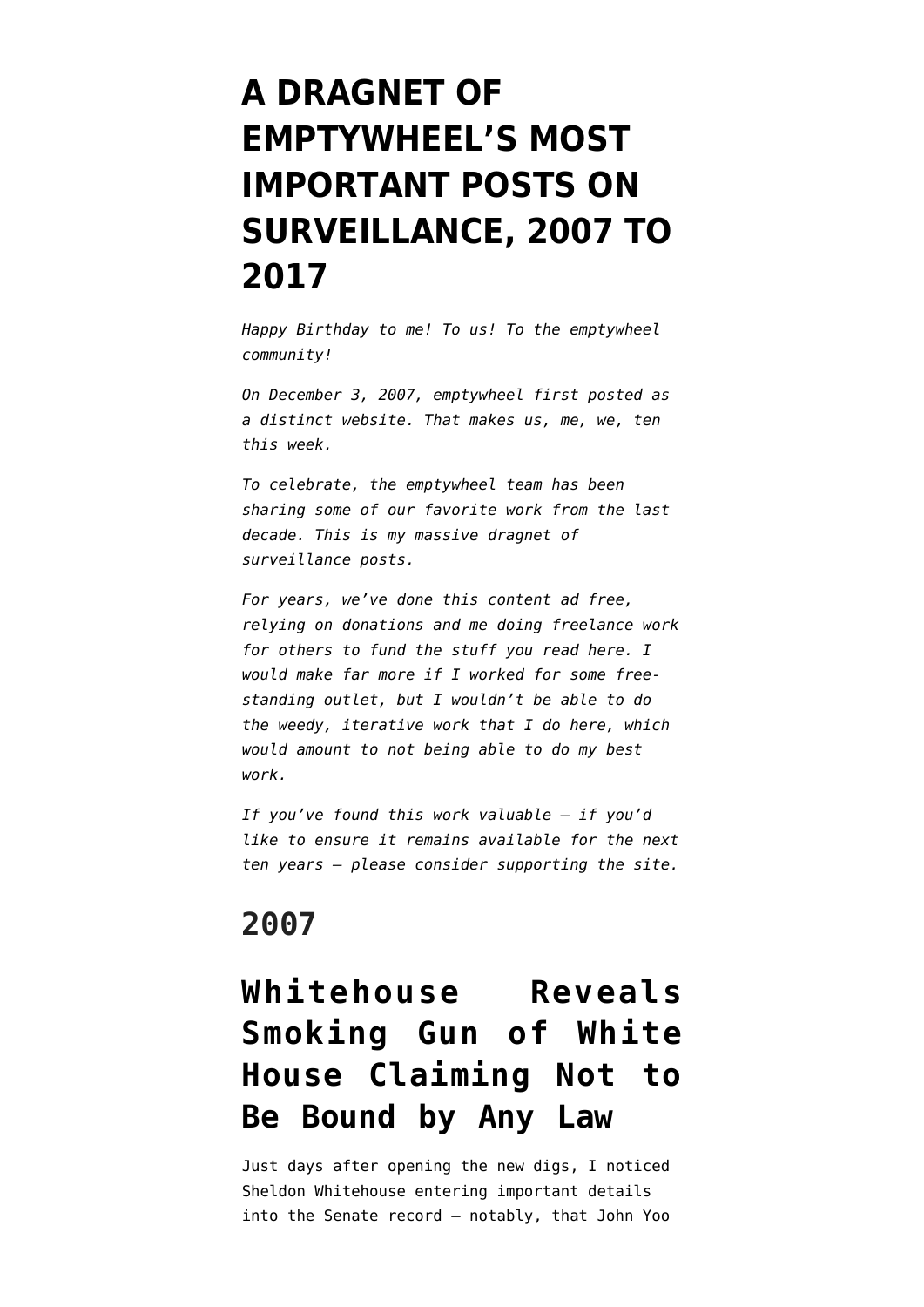had pixie dusted EO 12333 to permit George Bush to authorize the Stellar Wind dragnet. In the ten years since, both parties worked to gradually expand spying on Americans under EO 12333, only to have Obama permit the sharing of raw EO 12333 data in its last days in office, completing the years long project of restoring Stellar Wind's functionalities. [This post,](https://www.emptywheel.net/2016/02/29/that-time-when-john-yoo-deemed-eo-12333-optional-working-thread/) from 2016, analyzes a version of the underlying memo permitting the President to change EO 12333 without providing public notice he had done so.

#### **2008**

#### **[McConnell and Mukasey](https://www.emptywheel.net/2008/02/06/mcconnell-and-mukasey-tell-half-truths/) [Tell Half Truths](https://www.emptywheel.net/2008/02/06/mcconnell-and-mukasey-tell-half-truths/)**

In the wake of the Protect America Act, I started to track surveillance legislation as it was written, rather than figure out after the fact how the intelligence community snookered us. In this post, I examined the veto threats Mike McConnell and Michael Mukasey issued in response to some Russ Feingold amendments to the FISA Amendments Act and showed that the government intended to use that authority to access Americans' communication via both what we now call back door searches and reverse targeting. "That is, one of the main purposes is to collect communications in the United States."

9 years later, we're still litigating this (though, since then FISC has permitted the NSA to collect entirely domestic communications under the 2014 exception).

#### **2009**

#### **[FISA + EO 12333 +](https://www.emptywheel.net/2009/01/18/fisa-eo-12333-redacted-procedures-no-fourth-amendment/) [\[redacted\] procedures =](https://www.emptywheel.net/2009/01/18/fisa-eo-12333-redacted-procedures-no-fourth-amendment/)**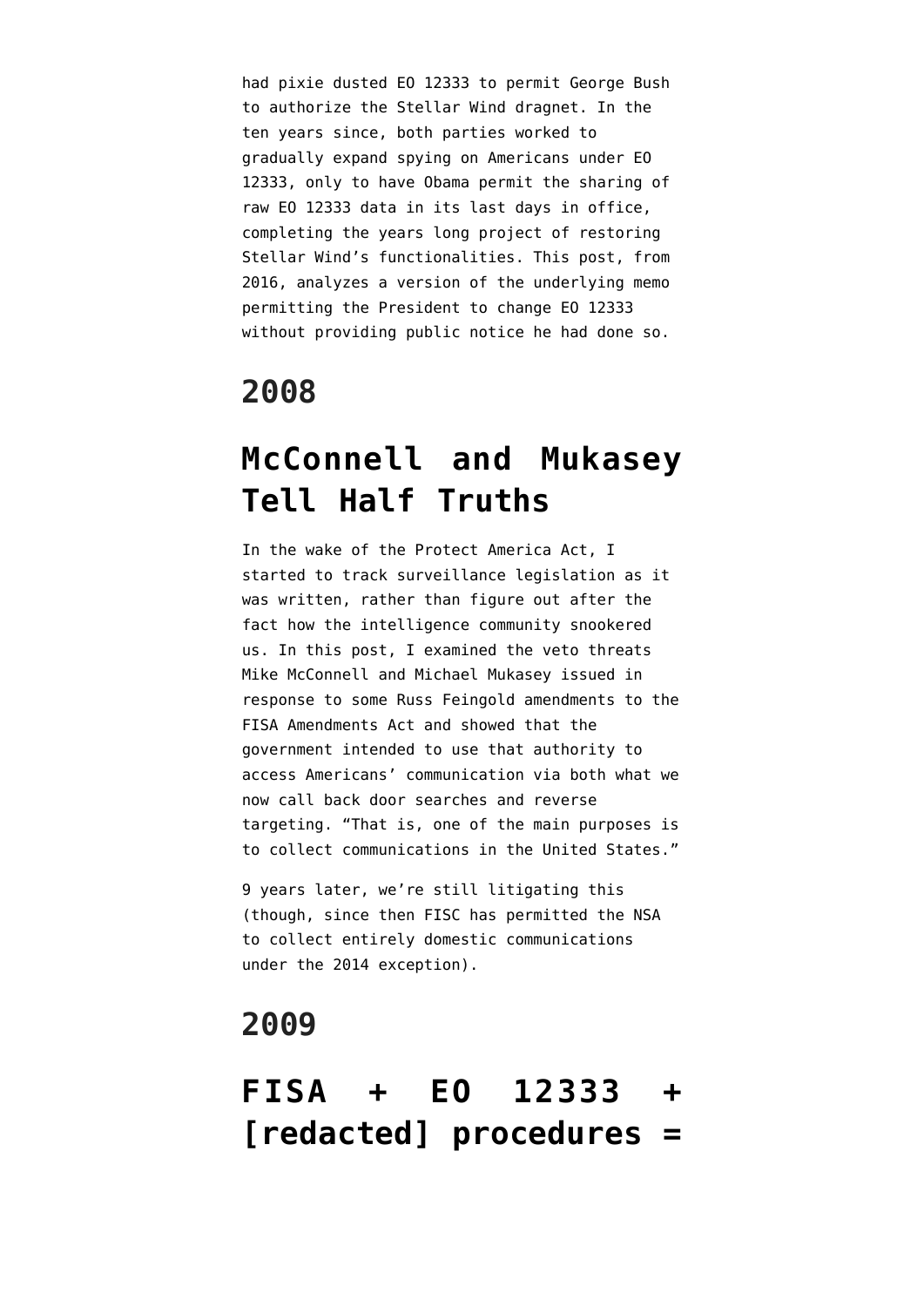#### **[No Fourth Amendment](https://www.emptywheel.net/2009/01/18/fisa-eo-12333-redacted-procedures-no-fourth-amendment/)**

#### **[The Government Sez: We](https://www.emptywheel.net/2009/01/17/the-government-sez-we-dont-have-a-database-of-all-your-communication/) [Don't Have a Database](https://www.emptywheel.net/2009/01/17/the-government-sez-we-dont-have-a-database-of-all-your-communication/) [of All Your](https://www.emptywheel.net/2009/01/17/the-government-sez-we-dont-have-a-database-of-all-your-communication/) [Communication](https://www.emptywheel.net/2009/01/17/the-government-sez-we-dont-have-a-database-of-all-your-communication/)**

After the FISCR opinion on what we now know to be the Yahoo challenge to Protect American Act first got declassified, I identified several issues that we now have much more visibility on. First, PAA permitted spying on Americans overseas under EO 12333. And it didn't achieve particularity through the PAA, but instead through what we know to be targeting procedures, including contact chaining. Since then we've learned the role of SPCMA in this.

In addition, to avoid problems with back door searches, the government claimed it didn't have a database of all our communication — a claim that, narrowly parsed might be true, but as to the intent of the question was deeply misleading. That claim is one of the reasons we've never had a real legal review of back door searches.

#### **[Bush's Illegal Domestic](https://www.emptywheel.net/2009/10/07/bushs-illlegal-domestic-surveillance-program-and-section-215/) [Surveillance Program](https://www.emptywheel.net/2009/10/07/bushs-illlegal-domestic-surveillance-program-and-section-215/) [and Section 215](https://www.emptywheel.net/2009/10/07/bushs-illlegal-domestic-surveillance-program-and-section-215/)**

#### **[On PATRIOTs and](https://www.emptywheel.net/2009/09/30/on-patriots-and-justice-feingold-aims-for-justice/) [JUSTICE: Feingold Aims](https://www.emptywheel.net/2009/09/30/on-patriots-and-justice-feingold-aims-for-justice/) [for Justice](https://www.emptywheel.net/2009/09/30/on-patriots-and-justice-feingold-aims-for-justice/)**

During the 2009 PATRIOT Act reauthorization, I continued to track what the government hated most as a way of understanding what Congress was really authorizing. I understood that Stellar Wind got replaced not just by PAA and FAA, but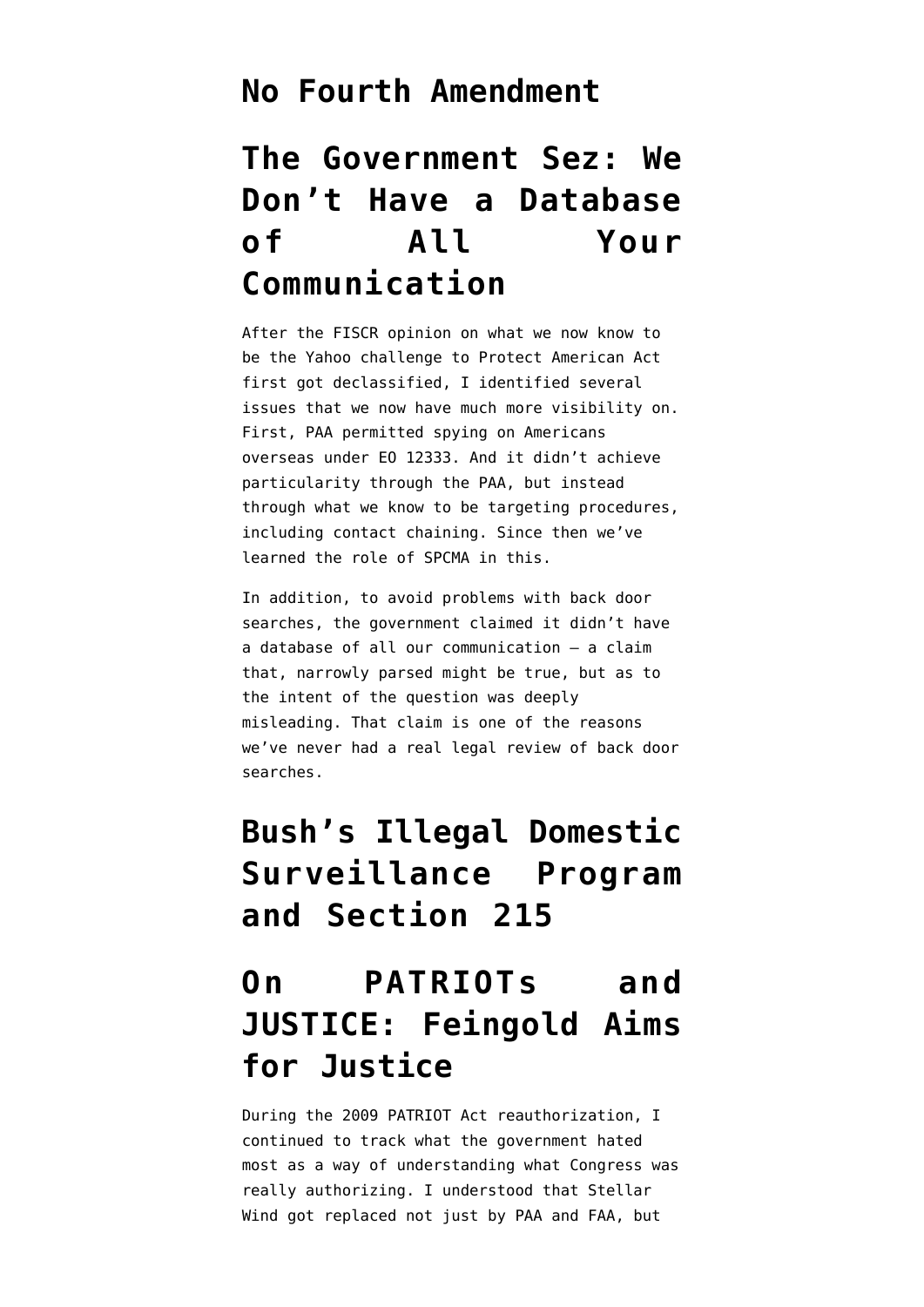#### also by the PATRIOT authorities.

All of which is a very vague way to say we probably ought to be thinking of four programs–Bush's illegal domestic surveillance program and the PAA/FAA program that replaced it, NSLs, Section 215 orders, and trap and trace devices–as one whole. As the authorities of one program got shut down by exposure or court rulings or internal dissent, it would migrate to another program. That might explain, for example, why Senators who opposed fishing expeditions in 2005 would come to embrace broadened use of Section 215 orders in 2009.

I guessed, for example, that the government was bulk collecting data and mining it to identify targets for surveillance.

> We probably know what this is: the bulk collection and data mining of information to select targets under FISA. Feingold [introduced a bajillion](http://emptywheel.firedoglake.com/2008/02/06/mcconnell-and-mukasey-tell-half-truths/) [amendments](http://emptywheel.firedoglake.com/2008/02/06/mcconnell-and-mukasey-tell-half-truths/) that would have made data mining impossible, and each time Mike McConnell and Michael Mukasey would invent reasons why Feingold's amendments would have dire consequences if they passed. And the legal information Feingold refers to is probably the way in which the Administration [used EO](http://emptywheel.firedoglake.com/2009/01/18/fisa-eo-12333-redacted-procedures-no-fourth-amendment/) [12333 and redacted procedures](http://emptywheel.firedoglake.com/2009/01/18/fisa-eo-12333-redacted-procedures-no-fourth-amendment/) to authorize the use of data mining to select FISA targets.

Sadly, I allowed myself to get distracted by my parallel attempts to understand how the government used Section 215 to obtain TATP precursors. As [more](https://www.emptywheel.net/2009/10/08/yes-they-are-tracking-hydrogen-peroxide-and-acetone/) and [more](https://www.emptywheel.net/2011/02/17/confirmed-our-government-has-criminalized-beauty-products/) people confirmed that, I stopped pursuing the PATRIOT Act ties to 702 as aggressively.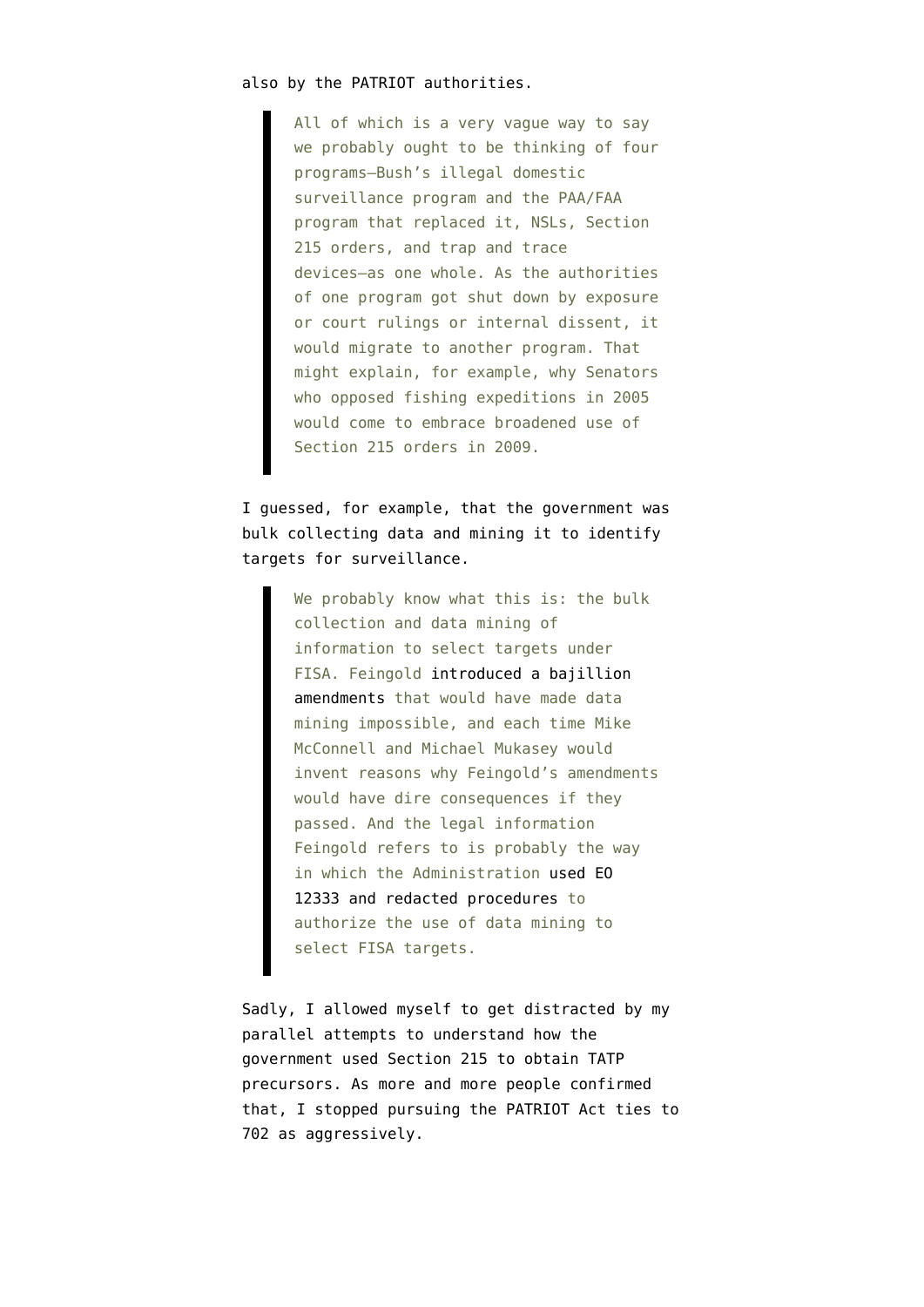## **2010**

#### **[Throwing our PATRIOT at](https://www.emptywheel.net/2010/12/13/throwing-our-patriot-at-assange/) [Assange](https://www.emptywheel.net/2010/12/13/throwing-our-patriot-at-assange/)**

This may be controversial, given everything that has transpired since, but it is often forgotten what measures the US used against Wikileaks in 2010. The funding boycott is one thing (which is what led Wikileaks to embrace Bitcoin, which means it is now in great financial shape). But there's a lot of reason to believe that the government used PATRIOT authorities to target not just Wikileaks, but its supporters and readers; this was one hint of that in real time.

## **2011**

#### **[The March–and April or](https://www.emptywheel.net/2011/03/21/the-march-and-april-or-may-2004-changes-to-the-illegal-wiretap-program/) [May–2004 Changes to the](https://www.emptywheel.net/2011/03/21/the-march-and-april-or-may-2004-changes-to-the-illegal-wiretap-program/) [Illegal Wiretap Program](https://www.emptywheel.net/2011/03/21/the-march-and-april-or-may-2004-changes-to-the-illegal-wiretap-program/)**

When the first iteration of the May 2004 Jack Goldsmith OLC memo first got released, I identified that there were multiple changes made and unpacked what some of them were. The observation that Goldsmith newly limited Stellar Wind to terrorist conversations is one another reporter would claim credit for "scooping" years later (and get the change wrong in the process). We're now seeing the scope of targeting morph again, to include a range of domestic crimes.

#### **[Using Domestic](https://www.emptywheel.net/2011/06/07/using-domestic-surveillance-to-get-rapists-to-spy-for-america/) [Surveillance to Get](https://www.emptywheel.net/2011/06/07/using-domestic-surveillance-to-get-rapists-to-spy-for-america/) [Rapists to Spy for](https://www.emptywheel.net/2011/06/07/using-domestic-surveillance-to-get-rapists-to-spy-for-america/)**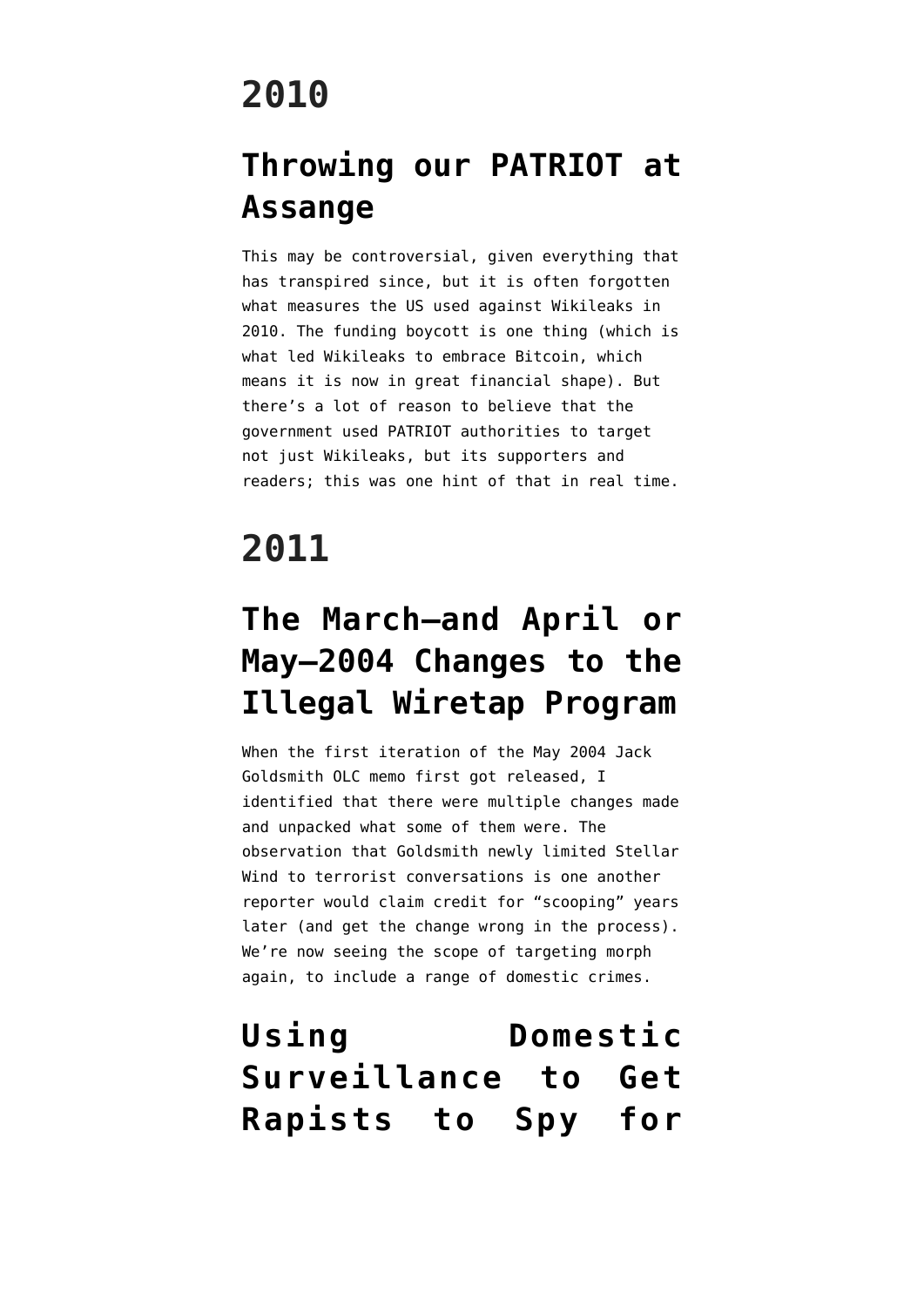#### **[America](https://www.emptywheel.net/2011/06/07/using-domestic-surveillance-to-get-rapists-to-spy-for-america/)**

Something that is still not widely known about 702 and our other dragnets is how they are used to identify potential informants. This post, in which I note Ted Olson's 2002 defense of using (traditional) FISA to find rapists whom FBI can then coerce to cooperate in investigations was the beginning of my focus on the topic.

## **2012**

|             | <b>FISA Amendments Act:</b> |     |
|-------------|-----------------------------|-----|
| "Targeting" |                             | and |
| "Querying"  |                             | and |
| "Searching" |                             | Are |
|             | Different Things            |     |

During the 2012 702 reauthorization fight, Ron Wyden and Mark Udall tried to stop back door searches. They didn't succeed, but their efforts to do so revealed that the government was doing so. Even back in 2012, Dianne Feinstein was using the same strategy the NSA currently uses repeating the word "target" over and over — to deny the impact on Americans.

**[Sheldon Whitehouse](https://www.emptywheel.net/2012/07/19/sheldon-whitehouse-confirms-fisa-amendments-act-permits-unwarranted-access-to-us-persons-content/) [Confirms FISA](https://www.emptywheel.net/2012/07/19/sheldon-whitehouse-confirms-fisa-amendments-act-permits-unwarranted-access-to-us-persons-content/) [Amendments Act Permits](https://www.emptywheel.net/2012/07/19/sheldon-whitehouse-confirms-fisa-amendments-act-permits-unwarranted-access-to-us-persons-content/) [Unwarranted Access to](https://www.emptywheel.net/2012/07/19/sheldon-whitehouse-confirms-fisa-amendments-act-permits-unwarranted-access-to-us-persons-content/) [US Person Content](https://www.emptywheel.net/2012/07/19/sheldon-whitehouse-confirms-fisa-amendments-act-permits-unwarranted-access-to-us-persons-content/)**

As part of the 2012 702 reauthorization, Sheldon Whitehouse said that requiring warrants to access the US person content collected incidentally would "kill the program." I took that as confirmation of what Wyden was saying: the government was doing what we now call back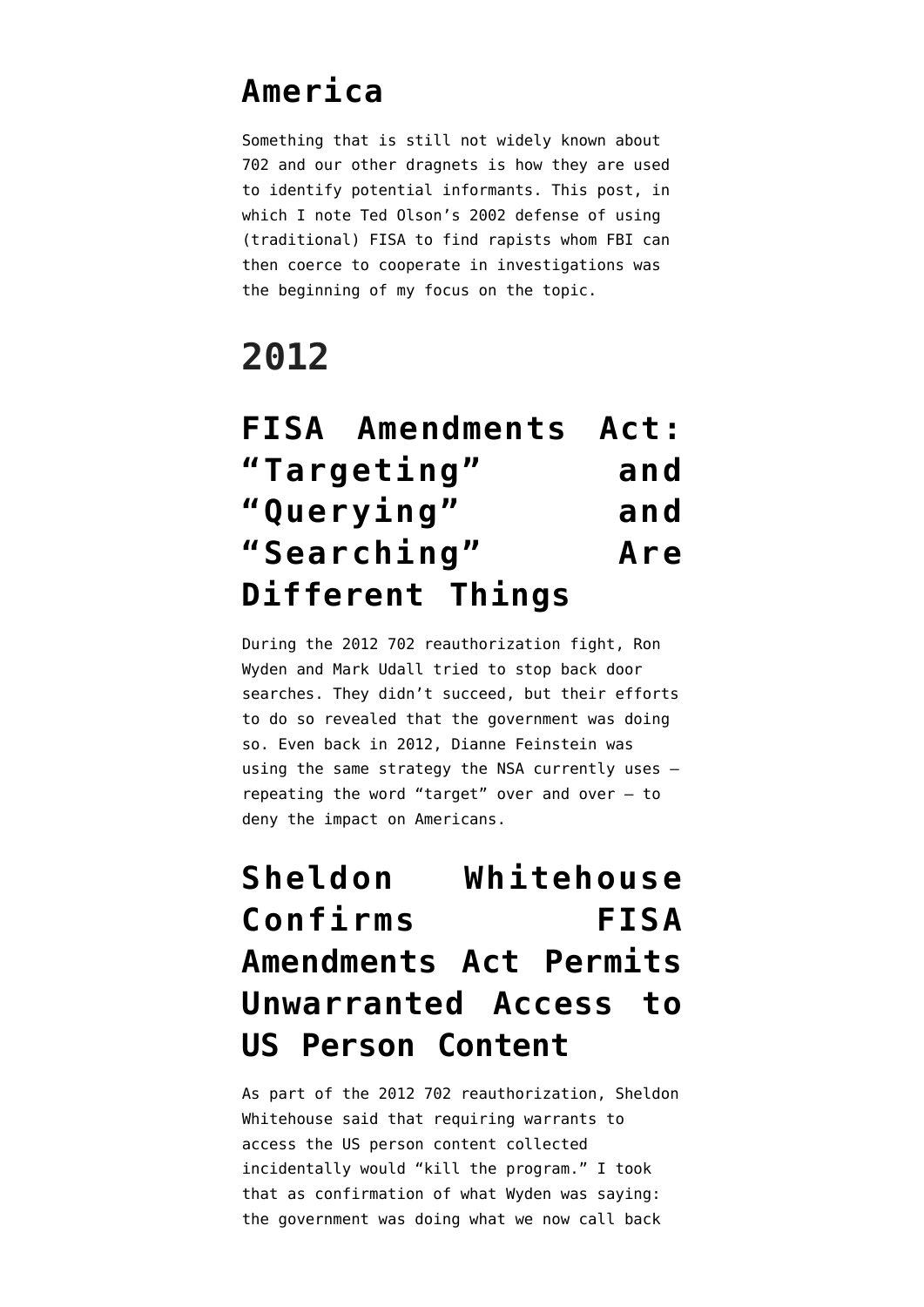door searches.

# **2013**

## **[20 Questions: Mike](https://www.emptywheel.net/2013/08/19/20-questions-mike-rogers-vaunted-section-215-briefings/) [Rogers' Vaunted Section](https://www.emptywheel.net/2013/08/19/20-questions-mike-rogers-vaunted-section-215-briefings/) [215 Briefings](https://www.emptywheel.net/2013/08/19/20-questions-mike-rogers-vaunted-section-215-briefings/)**

After the Snowden leaks started, I spent a lot of time tracking bogus claims about oversight. After having pointed out that, contrary to Administration claims, Congress did not have the opportunity to be briefed on the phone dragnet before reauthorizing the PATRIOT Act in 2011, I then noted that in one of the only briefings available to non-HPSCI House members, FBI had lied by saying there had been no abuses of 215.

## **[John Bates' TWO](https://www.emptywheel.net/2013/11/20/john-bates-two-wiretapping-warnings-why-the-government-took-its-internet-dragnet-collection-overseas/) [Wiretapping Warnings:](https://www.emptywheel.net/2013/11/20/john-bates-two-wiretapping-warnings-why-the-government-took-its-internet-dragnet-collection-overseas/) [Why the Government Took](https://www.emptywheel.net/2013/11/20/john-bates-two-wiretapping-warnings-why-the-government-took-its-internet-dragnet-collection-overseas/) [Its Internet Dragnet](https://www.emptywheel.net/2013/11/20/john-bates-two-wiretapping-warnings-why-the-government-took-its-internet-dragnet-collection-overseas/) [Collection Overseas](https://www.emptywheel.net/2013/11/20/john-bates-two-wiretapping-warnings-why-the-government-took-its-internet-dragnet-collection-overseas/)**

Among the many posts I wrote on released FISA orders, this is among the most important (and least widely understood). It was a first glimpse into what now clearly appears to be 7 years of FISA violation by the PRTT Internet dragnet. It explains why they government moved much of that dragnet to SPCMA collection. And it laid out how John Bates used FISA clause 1809(a)(2) to force the government to destroy improperly collected data.

#### **[Federated Queries and](https://www.emptywheel.net/2013/12/03/federated-queries-and-eo-12333-fisc-workaround/) [EO 12333 FISC](https://www.emptywheel.net/2013/12/03/federated-queries-and-eo-12333-fisc-workaround/)**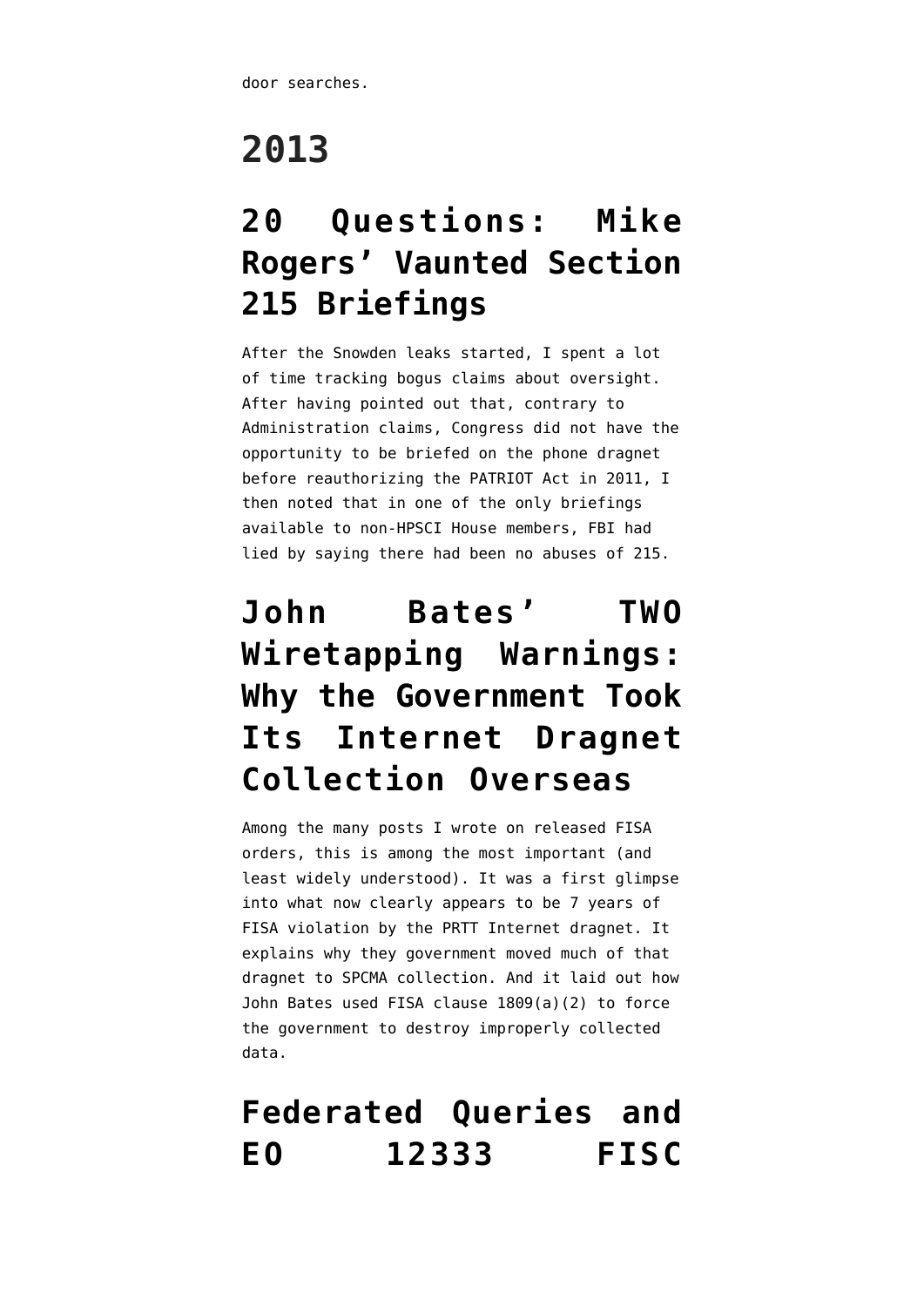#### **[Workaround](https://www.emptywheel.net/2013/12/03/federated-queries-and-eo-12333-fisc-workaround/)**

In neither NSA nor FBI do the authorities work in isolation. That means you can conduct a query on federated databases and obtain redundant results in which the same data point might be obtained via two different authorities. For example, a call between Michigan and Yemen might be collected via bulk collection off a switch in or near Yemen (or any of the switches between there and the US), as well as in upstream collection from a switch entering the US (and all that's assuming the American is not targeted). The NSA uses such redundancy to apply the optimal authority to a data point. With metadata, for example, it trained analysts to use SPCMA rather than PATRIOT authorities because they could disseminate it more easily and for more purposes. With content, NSA appears to default to PRISM where available, probably to bury the far more creative collection under EO 12333 for the same data, and also because that data comes in structured form.

Also not widely understood: the NSA can query across metadata types, returning both Internet and phone connection in the same query (which is probably all the more important now given how mobile phones collapse the distinction between telephony and Internet).

This post described how this worked with the metadata dragnets.

#### **[The Purpose\(s\) of the](https://www.emptywheel.net/2013/12/18/the-purposes-of-the-dragnet-revisited/) [Dragnet, Revisited](https://www.emptywheel.net/2013/12/18/the-purposes-of-the-dragnet-revisited/)**

The government likes to pretend it uses its dragnet only to find terrorists. But it does far more, as this analysis of some court filings lays out.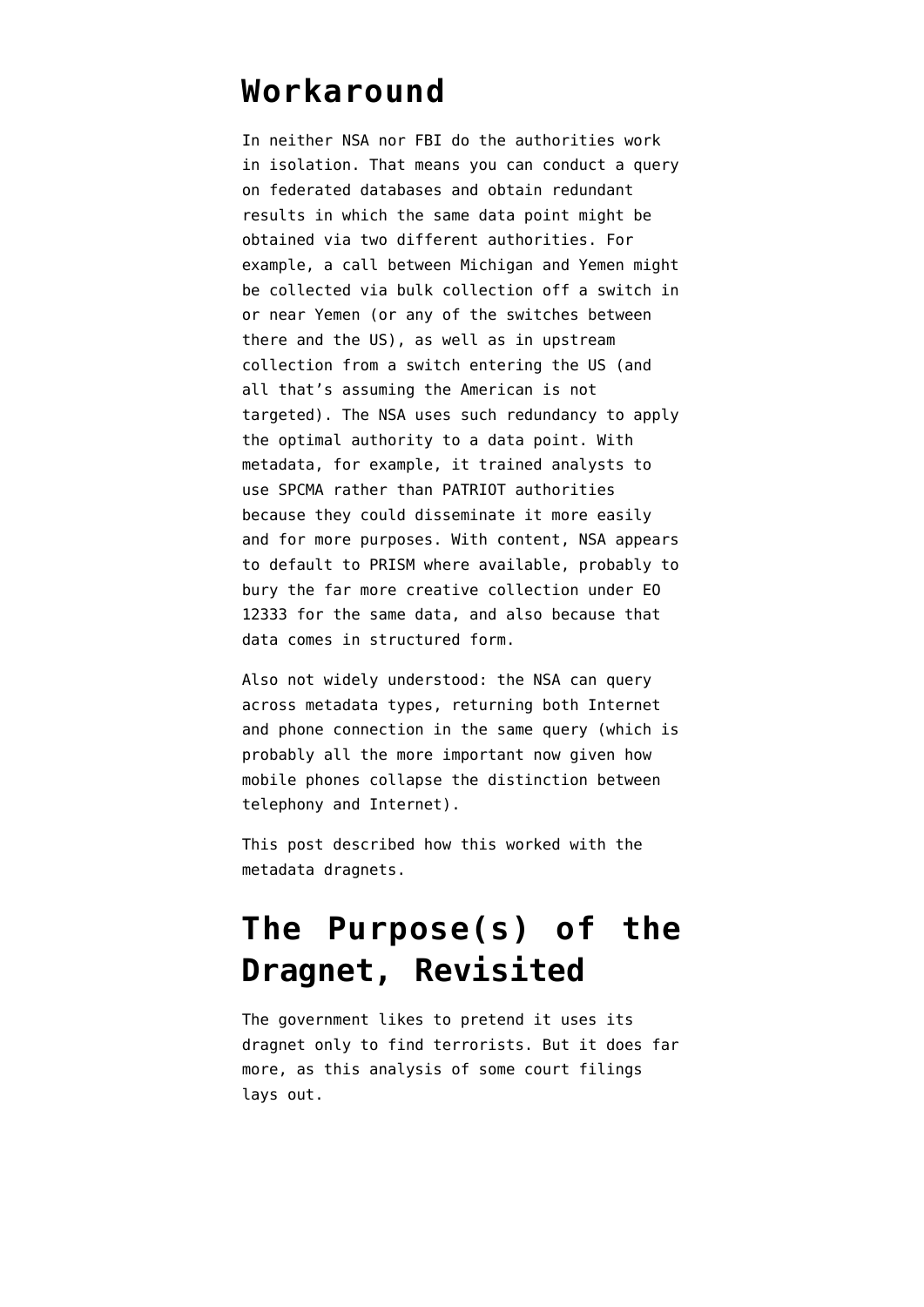#### **2014**

#### **[The Corporate Store:](https://www.emptywheel.net/2014/01/25/the-corporate-store-where-nsa-goes-to-shop-your-content-and-your-lifestyle/) [Where NSA Goes to Shop](https://www.emptywheel.net/2014/01/25/the-corporate-store-where-nsa-goes-to-shop-your-content-and-your-lifestyle/) [Your Content and Your](https://www.emptywheel.net/2014/01/25/the-corporate-store-where-nsa-goes-to-shop-your-content-and-your-lifestyle/) [Lifestyle](https://www.emptywheel.net/2014/01/25/the-corporate-store-where-nsa-goes-to-shop-your-content-and-your-lifestyle/)**

There's something poorly understood about the metadata dragnets NSA conducts. The contactchaining isn't the point. Rather, the contactchaining serves as a kind of nomination process that puts individuals' selectors, indefinitely, into the "corporate store," where your identity can start attracting other related datapoints like a magnet. The contact-chaining is just a way of identifying which people are sufficiently interesting to submit them to that constant, ongoing data collection.

## **[SPCMA: The Other NSA](https://www.emptywheel.net/2014/02/17/spcma-the-other-nsa-dragnet-sucking-in-americans/) [Dragnet Sucking In](https://www.emptywheel.net/2014/02/17/spcma-the-other-nsa-dragnet-sucking-in-americans/) [Americans](https://www.emptywheel.net/2014/02/17/spcma-the-other-nsa-dragnet-sucking-in-americans/)**

I've done a lot of work on SPCMA — the authorization that, starting in 2008, permitted the NSA to contact chain on and through Americans with EO 12333 data, which was one key building block to restoring access to EO 12333 analysis on Americans that had been partly ended by the hospital confrontation, and which is where much of the metadata analysis affecting Americans has long happened. This was my first comprehensive post on it.

#### **[The August 20, 2008](https://www.emptywheel.net/2014/04/08/the-august-20-2008-correlations-opinion/) [Correlations Opinion](https://www.emptywheel.net/2014/04/08/the-august-20-2008-correlations-opinion/)**

A big part of both FBI and NSA's surveillance involves correlating identities — basically, tracking all the known identities a person uses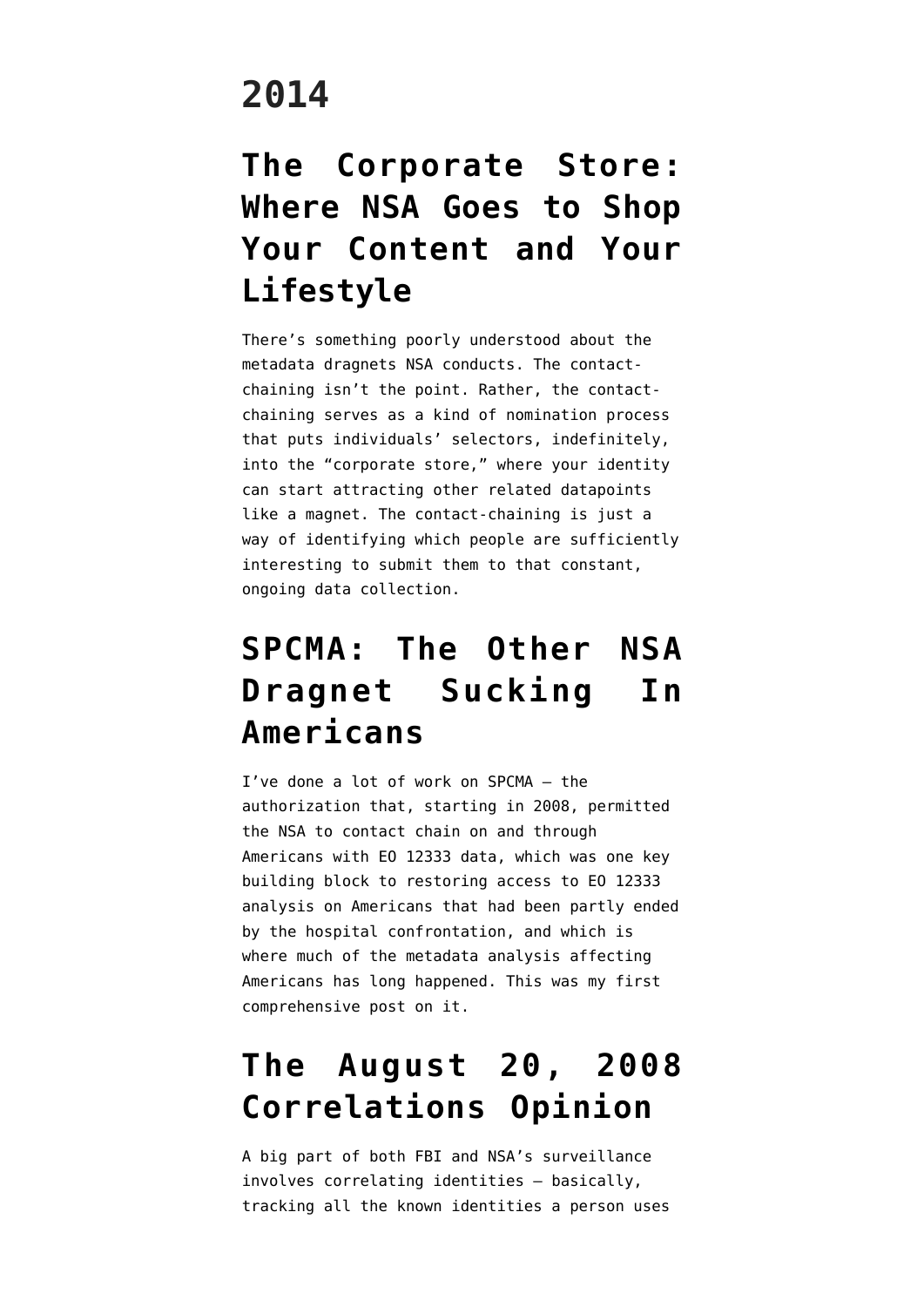on telephony and the Internet (and financially, though we see fewer details of that), so as to be able to pull up all activities in one profile (what Bill Binney once called "dossiers"). It turns out the FISC opinion authorizing such correlations is among the documents the government still refuses to release under FOIA. Even as I was writing the post Snowden was [explaining](https://www.emptywheel.net/2014/04/09/fingerprints-and-the-phone-dragnets-secret-correlations-order/) how it works with XKeyscore.

#### **[A Yahoo! Lesson for USA](https://www.emptywheel.net/2014/09/15/a-yahoo-lesson-for-usa-freedom-act-mission-creep/) [Freedom Act: Mission](https://www.emptywheel.net/2014/09/15/a-yahoo-lesson-for-usa-freedom-act-mission-creep/) [Creep](https://www.emptywheel.net/2014/09/15/a-yahoo-lesson-for-usa-freedom-act-mission-creep/)**

This is another post I refer back to constantly. It shows that, between the time Yahoo first discussed the kinds of information they'd have to hand over under PRISM in August 2007 and the time they got directives during their challenge, the kinds of information they were asked for expanded into all four of its business areas. This is concrete proof that it's not just emails that Yahoo and other PRISM providers turn over it's also things like searches, location data, stored documents, photos, and cookies.

## **[FISCR Used an Outdated](https://www.emptywheel.net/2014/10/20/fiscr-used-an-outdated-version-of-eo-12333-to-rule-protect-america-act-legal/) [Version of EO 12333 to](https://www.emptywheel.net/2014/10/20/fiscr-used-an-outdated-version-of-eo-12333-to-rule-protect-america-act-legal/) [Rule Protect America](https://www.emptywheel.net/2014/10/20/fiscr-used-an-outdated-version-of-eo-12333-to-rule-protect-america-act-legal/) [Act Legal](https://www.emptywheel.net/2014/10/20/fiscr-used-an-outdated-version-of-eo-12333-to-rule-protect-america-act-legal/)**

Confession: I have an entire chapter of the start of a book on the Yahoo challenge to PRISM. That's because so much about it embodied the kind of dodgy practices the government has, at the most important times, used with the FISA Court. In this post, I showed that the documents that the government provided the FISCR hid the fact that the then-current versions of the documents had recently been modified. Using the active documents would have shown that Yahoo's key argument — that the government could change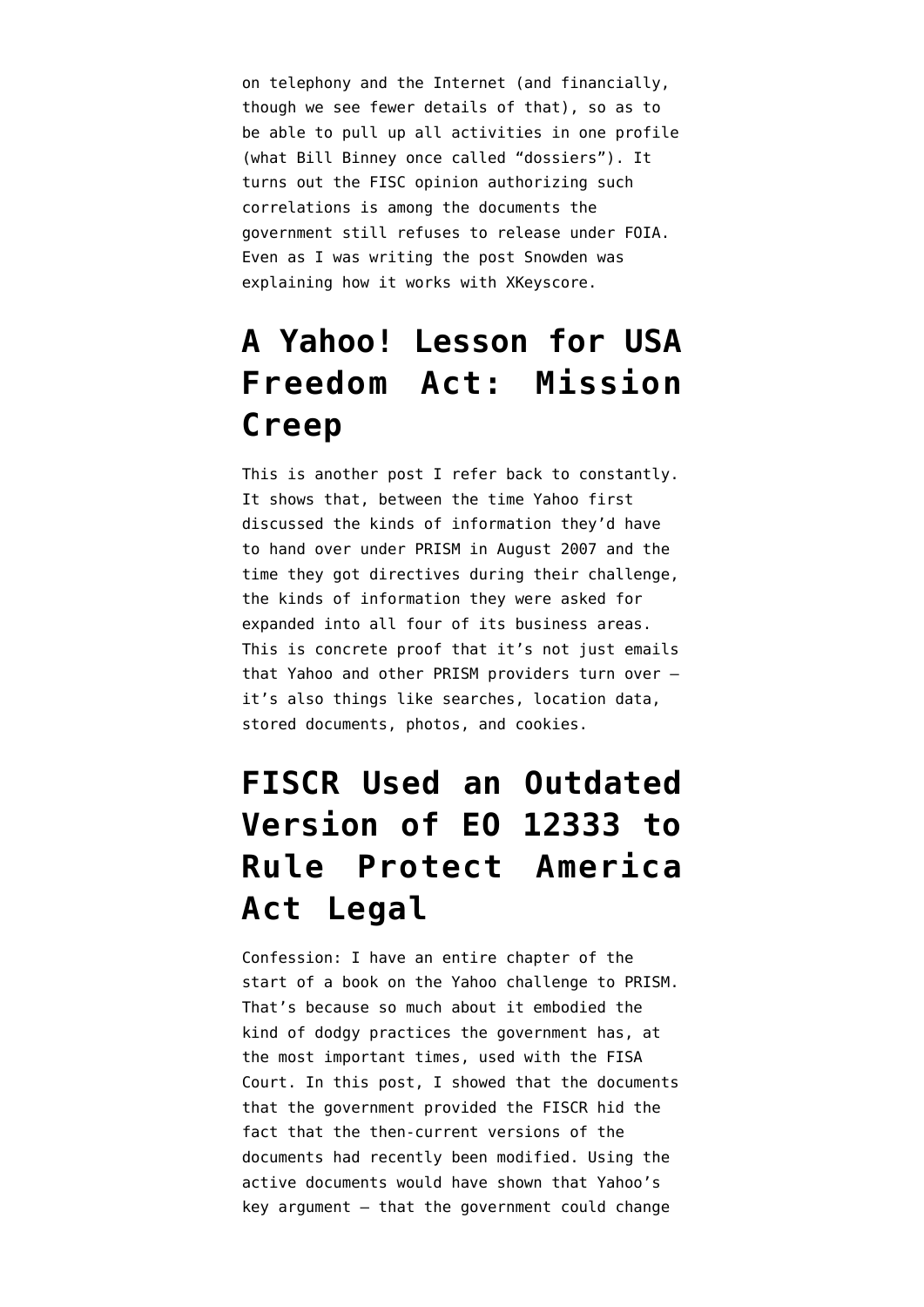the rules protecting Americans anytime, in secret — was correct.

# **2015**

#### **[Is CISA the Upstream](https://www.emptywheel.net/2015/10/23/is-cisa-the-upstream-cyber-certificate-nsa-wanted-but-didnt-really-get/) [Cyber Certificate NSA](https://www.emptywheel.net/2015/10/23/is-cisa-the-upstream-cyber-certificate-nsa-wanted-but-didnt-really-get/) [Wanted But Didn't](https://www.emptywheel.net/2015/10/23/is-cisa-the-upstream-cyber-certificate-nsa-wanted-but-didnt-really-get/) [Really Get?](https://www.emptywheel.net/2015/10/23/is-cisa-the-upstream-cyber-certificate-nsa-wanted-but-didnt-really-get/)**

Among the posts I wrote on CISA, I noted that because the main upstream 702 providers have a lot of federal business, they'll "voluntarily" scan on any known cybersecurity signatures as part of protecting the federal government. Effectively, it gives the government the certificate it wanted, but without any of the FISA oversight or sharing restrictions. The government has repeatedly moved collection to new authorities when FISC proved too watchful of its practices.

#### **[The FISA Court's](https://www.emptywheel.net/2015/11/04/the-fisa-courts-uncelebrated-good-points/) [Uncelebrated Good](https://www.emptywheel.net/2015/11/04/the-fisa-courts-uncelebrated-good-points/) [Points](https://www.emptywheel.net/2015/11/04/the-fisa-courts-uncelebrated-good-points/)**

Many civil libertarians are very critical of the FISC. Not me. In this post I point out that it has policed minimization procedures, conducted real First Amendment reviews, taken notice of magistrate decisions and, in some cases, adopted the highest common denominator, and limited dissemination.

#### **[How the Government Uses](https://www.emptywheel.net/2015/11/19/how-the-government-uses-location-data-from-mobile-apps/) [Location Data from](https://www.emptywheel.net/2015/11/19/how-the-government-uses-location-data-from-mobile-apps/) [Mobile Apps](https://www.emptywheel.net/2015/11/19/how-the-government-uses-location-data-from-mobile-apps/)**

Following up on a Ron Wyden breadcrumb, I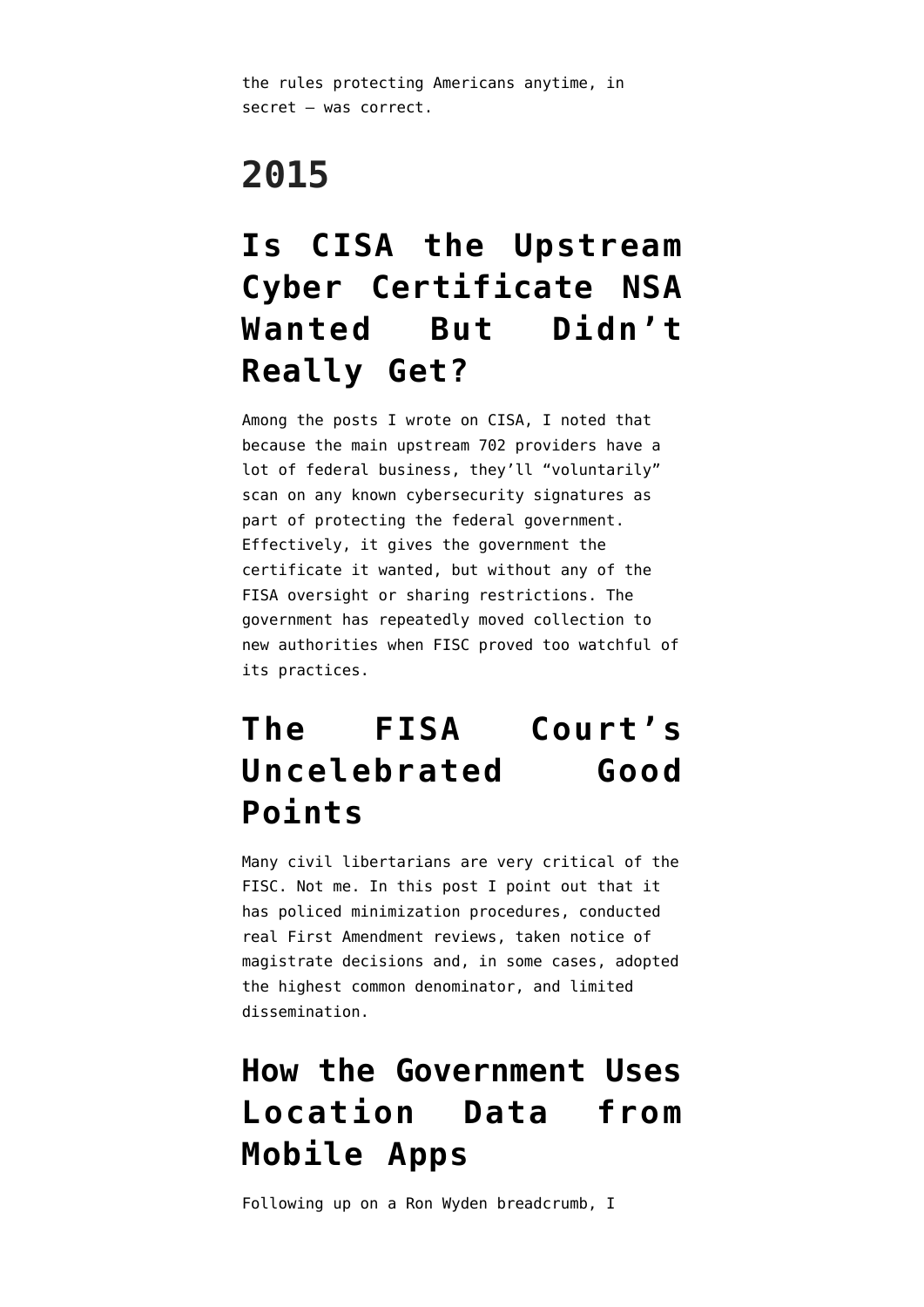figured out that the government — under both FISA and criminal law — obtain location data from mobile apps. While the government still has to adhere to the collection standard in any given jurisdiction, obtaining the data gives the government enhanced location data tied to social media, which can implicate associates of targets as well as the target himself.

#### **[The NSA \(Said It\) Ate](https://www.emptywheel.net/2015/11/20/the-nsa-said-it-ate-its-illegal-domestic-content-homework-before-john-bates-would-learn-about-it/) [Its Illegal Domestic](https://www.emptywheel.net/2015/11/20/the-nsa-said-it-ate-its-illegal-domestic-content-homework-before-john-bates-would-learn-about-it/) [Content Homework before](https://www.emptywheel.net/2015/11/20/the-nsa-said-it-ate-its-illegal-domestic-content-homework-before-john-bates-would-learn-about-it/) [Having to Turn It in to](https://www.emptywheel.net/2015/11/20/the-nsa-said-it-ate-its-illegal-domestic-content-homework-before-john-bates-would-learn-about-it/) [John Bates](https://www.emptywheel.net/2015/11/20/the-nsa-said-it-ate-its-illegal-domestic-content-homework-before-john-bates-would-learn-about-it/)**

I'm close to being able to show that even after John Bates reauthorized the Internet metadata dragnet in 2010, it remained out of compliance (meaning NSA was *always* violating FISA in obtaining Internet metadata from 2002 to 2011, with a brief lapse). That case was significantly bolstered when it became clear NSA hastily replaced the Internet dragnet with obtaining metadata from upstream collection after the October 2011 upstream opinion. NSA hid the evidence of problems on intake from its IG.

#### **[FBI Asks for at Least](https://www.emptywheel.net/2015/11/30/fbi-asks-for-at-least-eight-correlations-with-a-single-nsl/) [Eight Correlations with](https://www.emptywheel.net/2015/11/30/fbi-asks-for-at-least-eight-correlations-with-a-single-nsl/) [a Single NSL](https://www.emptywheel.net/2015/11/30/fbi-asks-for-at-least-eight-correlations-with-a-single-nsl/)**

As part of my ongoing effort to catalog the collection and impact of correlations, I showed that the NSL Nick Merrill started fighting in 2004 asked for eight different kinds of correlations before even asking for location data. Ultimately, it's these correlations as much as any specific call records that the government appears to be obtaining with NSLs.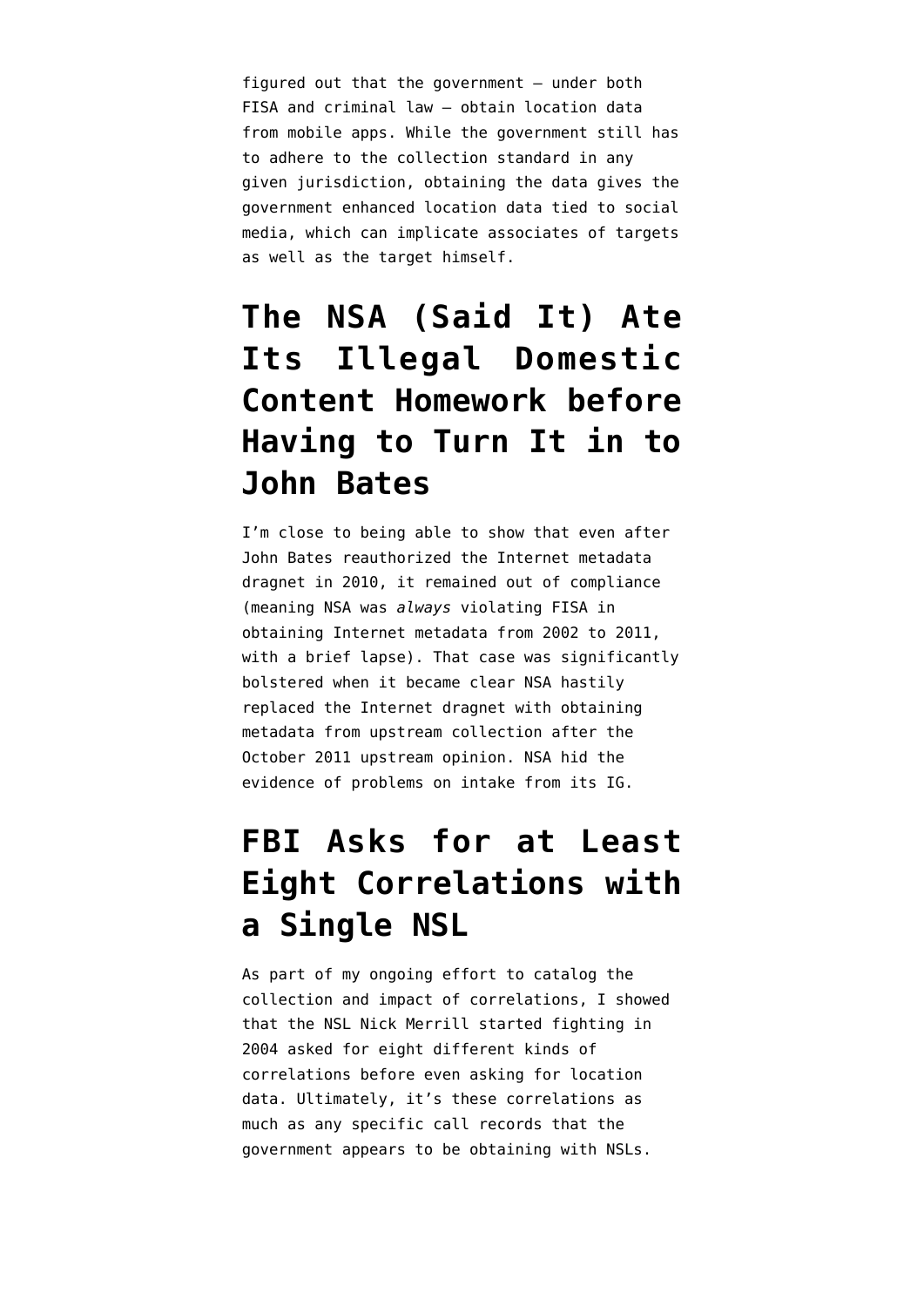#### **2016**

#### **[What We Know about the](https://www.emptywheel.net/2016/01/08/what-we-know-about-the-section-215-phone-dragnet-and-location-data/) [Section 215 Phone](https://www.emptywheel.net/2016/01/08/what-we-know-about-the-section-215-phone-dragnet-and-location-data/) [Dragnet and Location](https://www.emptywheel.net/2016/01/08/what-we-know-about-the-section-215-phone-dragnet-and-location-data/) [Data](https://www.emptywheel.net/2016/01/08/what-we-know-about-the-section-215-phone-dragnet-and-location-data/)**

During the lead-up to the USA Freedom Debate, the government leaked stories about receiving a fraction of US phone records, reportedly because of location concerns. The leaks were ridiculously misleading, in part because they ignored that the US got redundant collection of many of exactly the same calls they were looking for from EO 12333 collection. Yet in spite of these leaks, the few figured out that the need to be able to force Verizon and other cell carriers to strip location data was a far bigger reason to pass USAF than anything Snowden had done. This post laid out what was known about location data and the phone dragnet.

## **[While It Is](https://www.emptywheel.net/2016/05/13/while-it-is-reauthorizing-fisa-amendments-act-congress-should-reform-section-704/) [Reauthorizing FISA](https://www.emptywheel.net/2016/05/13/while-it-is-reauthorizing-fisa-amendments-act-congress-should-reform-section-704/) [Amendments Act,](https://www.emptywheel.net/2016/05/13/while-it-is-reauthorizing-fisa-amendments-act-congress-should-reform-section-704/) [Congress Should Reform](https://www.emptywheel.net/2016/05/13/while-it-is-reauthorizing-fisa-amendments-act-congress-should-reform-section-704/) [Section 704](https://www.emptywheel.net/2016/05/13/while-it-is-reauthorizing-fisa-amendments-act-congress-should-reform-section-704/)**

When Congress passed FISA Amendments Act, it made a show of providing protections to Americans overseas. One authority, Section 703, was for spying on people overseas with help of US providers, and another was for spying on Americans overseas without that help. By May 2016, I had spent some time laying out that only the second, which has less FISC oversight, was used. And I was seeing problems with its use in reporting. So I suggested maybe Congress should look into that?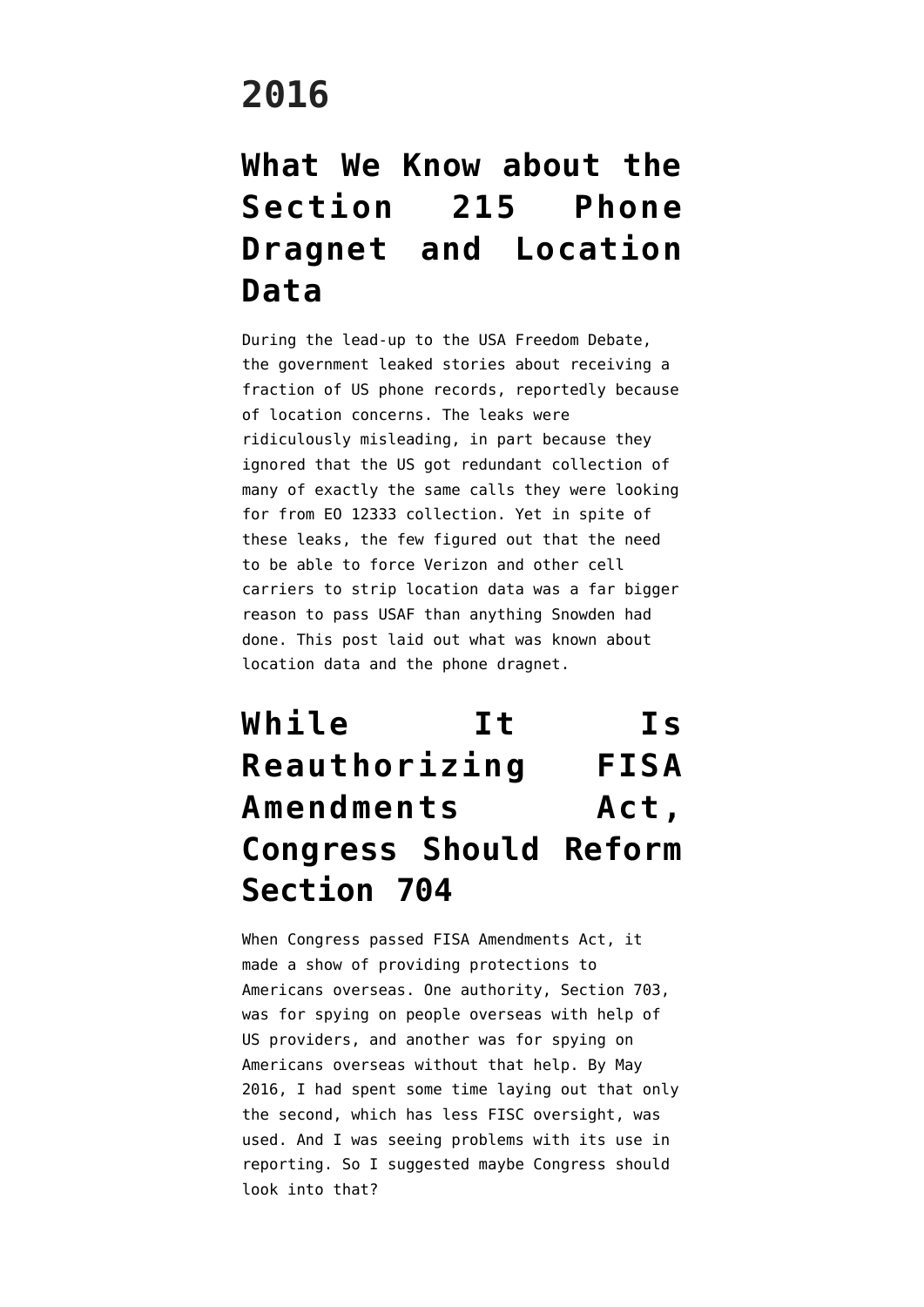It turns out that at precisely that moment, NSA was wildly scrambling to get a hold on its 704 collection, having had an IG report earlier in the year showing they couldn't audit it, find it all, or keep it within legal boundaries. This would be the source of the delay in the 702 reauthorization in 2016, which led to the prohibition on about searches.

#### **[The Yahoo Scan: On](https://www.emptywheel.net/2016/10/06/yahoo-scan-facilities-fisa/) [Facilities and FISA](https://www.emptywheel.net/2016/10/06/yahoo-scan-facilities-fisa/)**

The discussion last year of a scan the government asked Yahoo to do of all of its users was muddled because so few people, even within the privacy community, understand how broadly the NSA has interpreted the term "selector" or "facility" that it can target for collection. The confusion remains to this day, as some in the privacy community claim HPSCI's use of facility based language in its 702 reauthorization bill reflects *new* practice. This post attempts to explain what we knew about the terms in 2016 (though the various 702 reauthorization bills have offered some new clarity about the distinctions between the language the government uses).

## **2017**

#### **[Ron Wyden's History of](https://www.emptywheel.net/2017/03/17/ron-wydens-history-of-bogus-excuses-for-not-counting-702-us-person-collection/) [Bogus Excuses for Not](https://www.emptywheel.net/2017/03/17/ron-wydens-history-of-bogus-excuses-for-not-counting-702-us-person-collection/) [Counting 702 US Person](https://www.emptywheel.net/2017/03/17/ron-wydens-history-of-bogus-excuses-for-not-counting-702-us-person-collection/) [Collection](https://www.emptywheel.net/2017/03/17/ron-wydens-history-of-bogus-excuses-for-not-counting-702-us-person-collection/)**

Ron Wyden has been asking for a count of how many Americans get swept up under 702 for years. The IC has been inventing bogus explanations for why they can't do that for years. This post chronicles that process and explains why the debate is so important.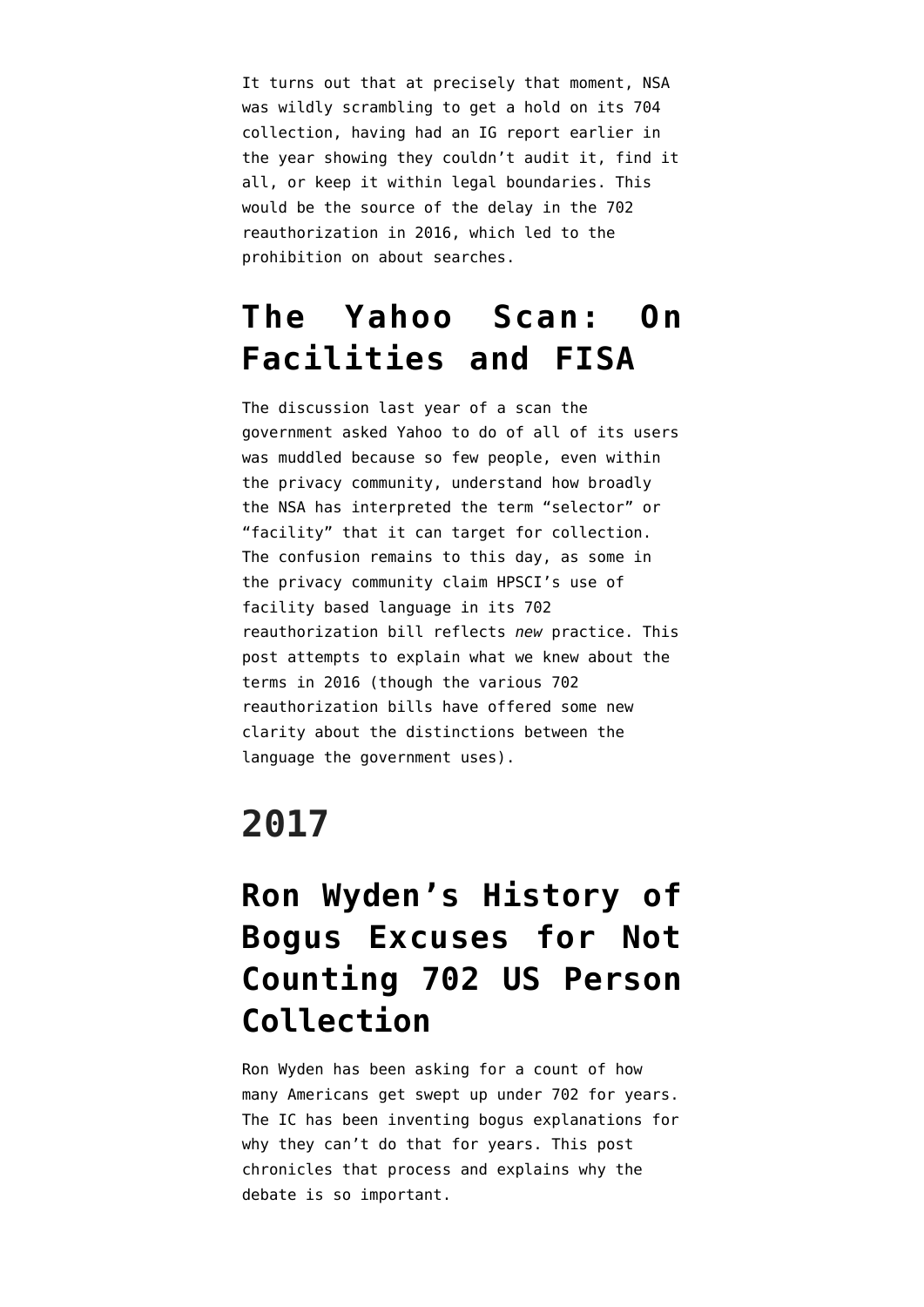#### **[The Kelihos Pen](https://www.emptywheel.net/2017/04/11/the-kelihos-pen-register-codifying-an-expansive-definition-of-dras/) [Register: Codifying an](https://www.emptywheel.net/2017/04/11/the-kelihos-pen-register-codifying-an-expansive-definition-of-dras/) [Expansive Definition of](https://www.emptywheel.net/2017/04/11/the-kelihos-pen-register-codifying-an-expansive-definition-of-dras/) [DRAS?](https://www.emptywheel.net/2017/04/11/the-kelihos-pen-register-codifying-an-expansive-definition-of-dras/)**

When DOJ used its new Rule 41 hacking warrant against the Kelihos botnet this year, most of the attention focused on that first-known usage. But I was at least as interested in the accompanying Pen Register order, which I believe may serve to codify an expansion of the dialing, routing, addressing, and signaling information the government can obtain with a PRTT. A similar codification of an expansion exists in the HJC and Lee-Leahy bills reauthorizing 702.

#### **[The Problems with](https://www.emptywheel.net/2017/05/30/the-problems-with-rosemary-collyers-shitty-upstream-702-opinion/) [Rosemary Collyer's](https://www.emptywheel.net/2017/05/30/the-problems-with-rosemary-collyers-shitty-upstream-702-opinion/) [Shitty Upstream 702](https://www.emptywheel.net/2017/05/30/the-problems-with-rosemary-collyers-shitty-upstream-702-opinion/) [Opinion](https://www.emptywheel.net/2017/05/30/the-problems-with-rosemary-collyers-shitty-upstream-702-opinion/)**

The title speaks for itself. I don't even consider Rosemary Collyer's 2017 approval of 702 certificates her worst FISA opinion ever. But it is part of the reason why I consider her the worst FISC judge.

## **[It Is False that](https://www.emptywheel.net/2017/06/03/it-is-false-that-downstream-702-collection-consists-only-of-to-and-from-communications/) [Downstream 702](https://www.emptywheel.net/2017/06/03/it-is-false-that-downstream-702-collection-consists-only-of-to-and-from-communications/) [Collection Consists](https://www.emptywheel.net/2017/06/03/it-is-false-that-downstream-702-collection-consists-only-of-to-and-from-communications/) [Only of To and From](https://www.emptywheel.net/2017/06/03/it-is-false-that-downstream-702-collection-consists-only-of-to-and-from-communications/) [Communications](https://www.emptywheel.net/2017/06/03/it-is-false-that-downstream-702-collection-consists-only-of-to-and-from-communications/)**

I pointed out a number of things not raised in a panel on 702, not least that the authorization of EO 12333 sharing this year probably replaces some of the "about" collection function. Most of all, though, I reminded that in spite of what often gets claimed, PRISM is far more than just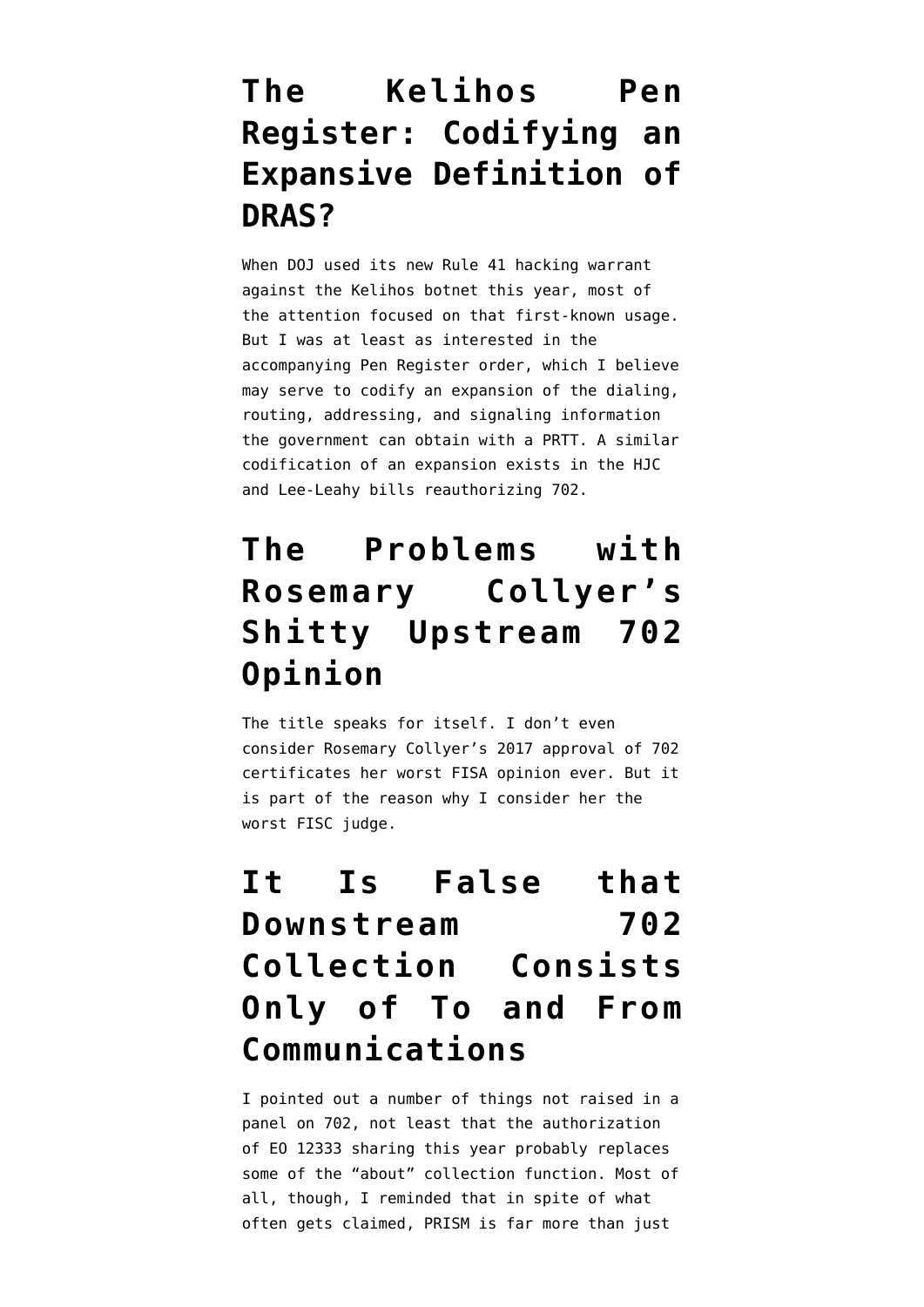#### **[UNITEDRAKE and Hacking](https://www.emptywheel.net/2017/09/09/united-rake-and-hacking-under-fisa-orders/) [under FISA Orders](https://www.emptywheel.net/2017/09/09/united-rake-and-hacking-under-fisa-orders/)**

A document leaked by Shadow Brokers reveals a bit about how NSA uses hacking on FISA targets. Perhaps most alarmingly, the same tools that conduct such hacks can be used to impersonate a user. While that might be very useful for collection purposes, it also invites very serious abuse that might create a really nasty poisonous tree.

#### **[A Better Example of](https://www.emptywheel.net/2017/09/21/a-better-example-of-article-iii-fisa-oversight-reaz-qadir-khan/) [Article III FISA](https://www.emptywheel.net/2017/09/21/a-better-example-of-article-iii-fisa-oversight-reaz-qadir-khan/) [Oversight: Reaz Qadir](https://www.emptywheel.net/2017/09/21/a-better-example-of-article-iii-fisa-oversight-reaz-qadir-khan/) [Khan](https://www.emptywheel.net/2017/09/21/a-better-example-of-article-iii-fisa-oversight-reaz-qadir-khan/)**

In response to Glenn Gerstell's claims that Article III courts have exercised oversight by approving FISA practices (though the reality on back door searches is not so cut and dry), I point to the case of Reaz Qadir Khan where, as Michael Mosman (who happens to serve on FISC) moved towards providing a CIPA review for surveillance techniques, Khan got a plea deal.

#### **[The NSA's 5-Page](https://www.emptywheel.net/2017/09/23/the-nsas-5-page-entirely-redacted-definition-of-metadata/) [Entirely Redacted](https://www.emptywheel.net/2017/09/23/the-nsas-5-page-entirely-redacted-definition-of-metadata/) [Definition of Metadata](https://www.emptywheel.net/2017/09/23/the-nsas-5-page-entirely-redacted-definition-of-metadata/)**

In 2010, John Bates redefined metadata. That five page entirely redacted definition became codified in 2011. Yet even as Congress moves to reauthorize 702, we don't know what's included in that definition (note: location would be included).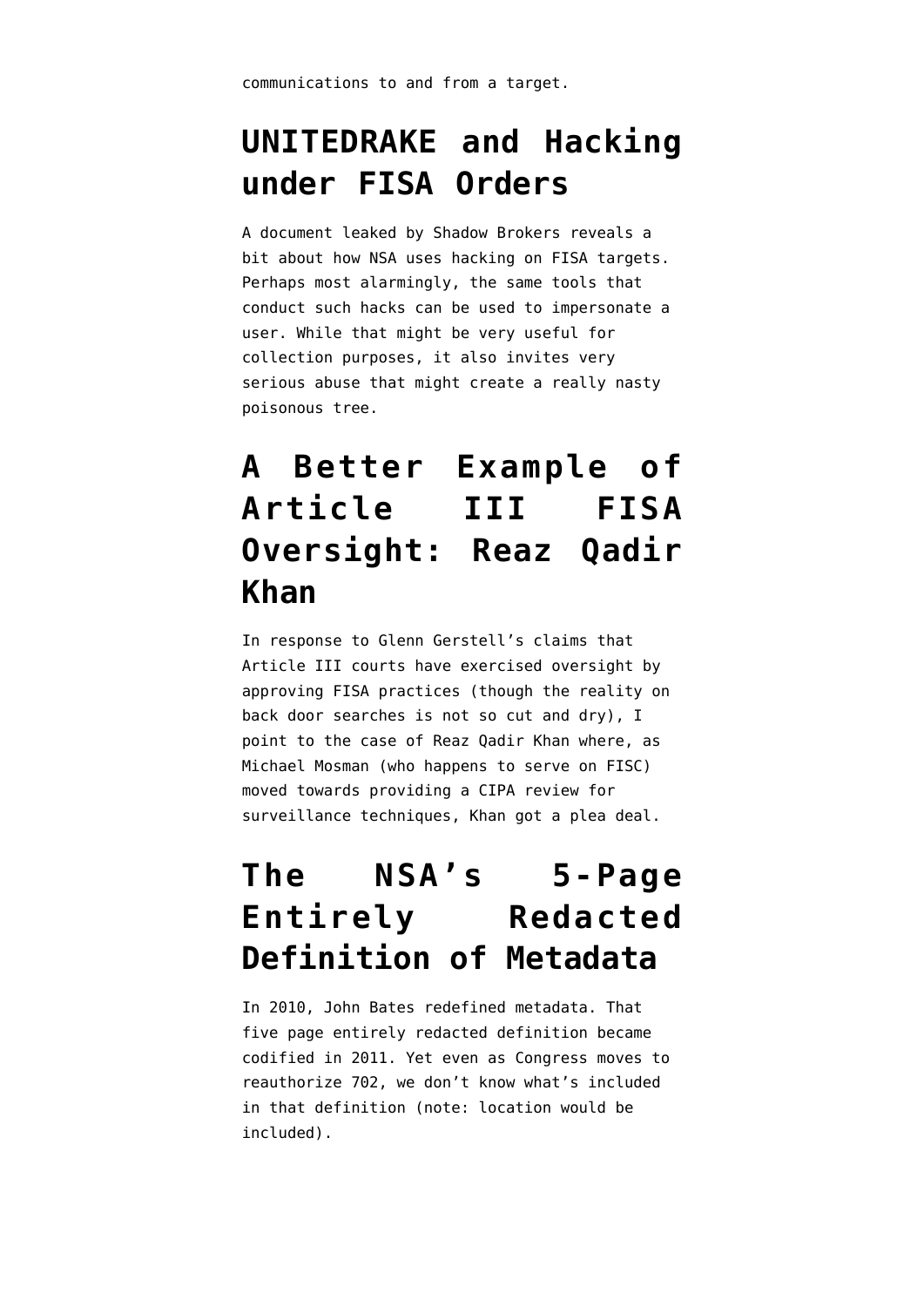#### **[FISA and the Space-Time](https://www.emptywheel.net/2017/09/27/fisa-and-the-space-time-continuum/) [Continuum](https://www.emptywheel.net/2017/09/27/fisa-and-the-space-time-continuum/)**

This post talks about how NSA uses its various authorities to get around geographical and time restrictions on its spying.

#### **[The Senate Intelligence](https://www.emptywheel.net/2017/10/23/the-senate-intelligence-committee-702-bill-is-a-domestic-spying-bill/) [Committee 702 Bill Is a](https://www.emptywheel.net/2017/10/23/the-senate-intelligence-committee-702-bill-is-a-domestic-spying-bill/) [Domestic Spying Bill](https://www.emptywheel.net/2017/10/23/the-senate-intelligence-committee-702-bill-is-a-domestic-spying-bill/)**

This is one of the most important posts on FISA I've ever written. It explains how in 2014, to close an intelligence gap, the NSA got an exception to the rule it has to detask from a facility as soon as it identifies Americans using the facility. The government uses it to collect on Tor and, probably VPN, data. Because the government can keep entirely domestic communications that the DIRNSA has deemed evidence of a crime, the exception means that 702 has become a domestic spying authority for use with a broad range of crimes, not to mention anything the Attorney General deems a threat to national security.

#### **["Hype:" How FBI Decided](https://www.emptywheel.net/2017/11/30/hype-how-fbi-decided-searching-702-content-was-the-least-intrusive-means/) [Searching 702 Content](https://www.emptywheel.net/2017/11/30/hype-how-fbi-decided-searching-702-content-was-the-least-intrusive-means/) [Was the Least Intrusive](https://www.emptywheel.net/2017/11/30/hype-how-fbi-decided-searching-702-content-was-the-least-intrusive-means/) [Means](https://www.emptywheel.net/2017/11/30/hype-how-fbi-decided-searching-702-content-was-the-least-intrusive-means/)**

In a response to a rare good faith defense of FBI's back door searches, I pointed out that the FBI is obliged to consider the least intrusive means of investigation. Yet, even while it admits that accessing content like that obtained via 702 is extremely intrusive, it nevertheless uses the technique routinely at the assessment level.